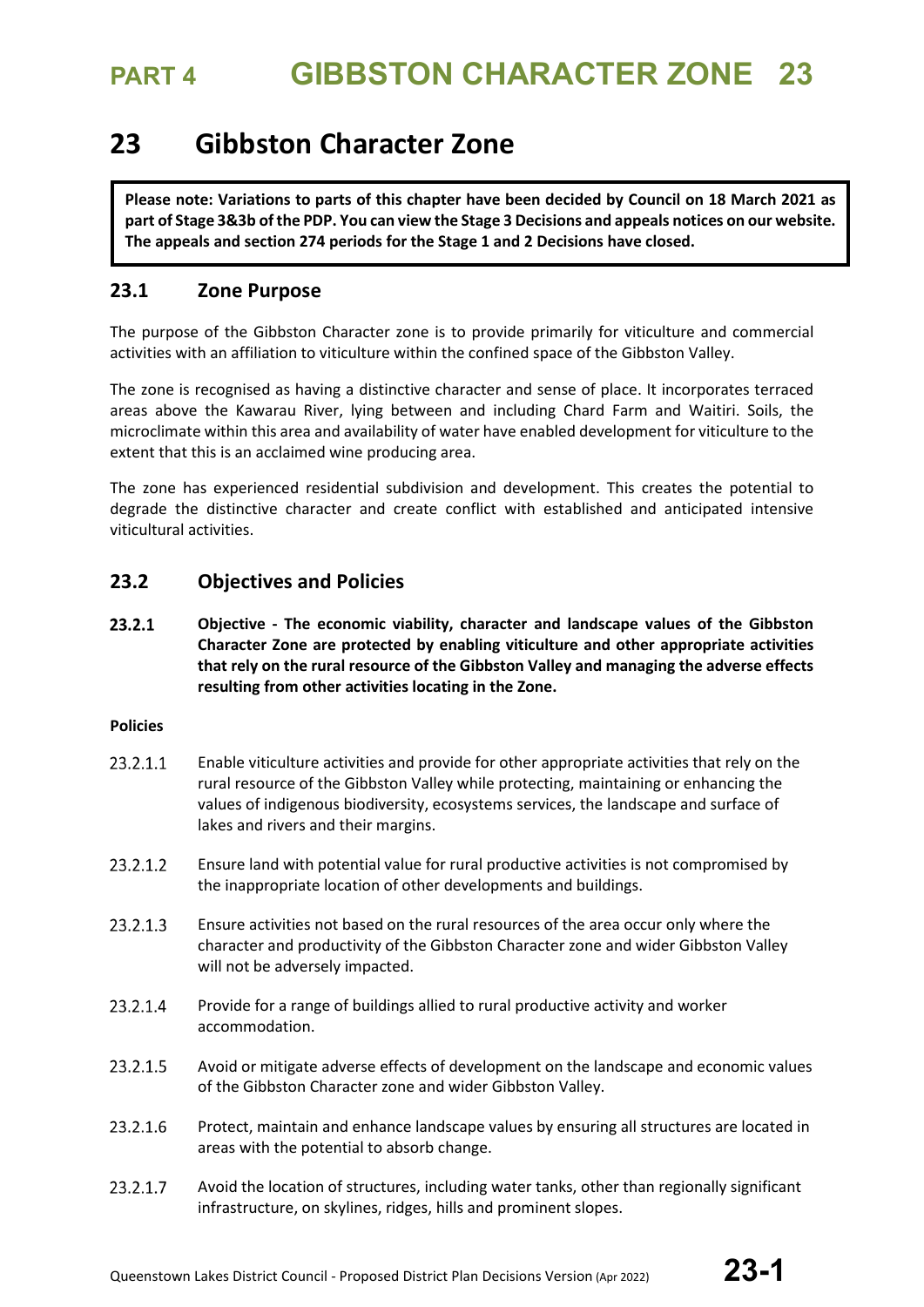- 23.2.1.8 Locate, design, operate and maintain regionally significant infrastructure so as to seek to avoid significant adverse effects on the character of the landscape, while acknowledging that location constraints and/or the nature of the infrastructure may mean that this is not possible in all cases.
- 23.2.1.9 In cases where it is demonstrated that regionally significant infrastructure cannot avoid significant adverse effects on the character of the landscape, such adverse effects shall be remedied or mitigated.
- 23.2.1.10 Provide for the establishment of activities such as commercial recreation, visitor accommodation and rural living that are complementary to the character and viability of the Gibbston Character zone, providing they do not impinge on rural productive activities.
- 23.2.1.11 The location and direction of lights do not cause glare to other properties, roads, public places or degrade views of the night sky.
- 23.2.1.12 Avoid adverse cumulative impacts on ecosystem and nature conservation values.
- 23.2.1.13 Have regard to the risk of fire from vegetation and the potential risk to people and buildings, when assessing subdivision and development.
- 23.2.1.14 Provide adequate firefighting water and fire service vehicle access to ensure an efficient and effective emergency response.
- $23.2.2$ **Objective - The life supporting capacity of soils is sustained.**

### **Policies**

- 23.2.2.1 Avoid the adverse effects of subdivision and development on the life-supporting capacity of soil.
- 23.2.2.2 Enable a range of activities to utilise the range of soil types and microclimates.
- 23.2.2.3 Protect the soil resource by controlling activities including earthworks and indigenous vegetation clearance.
- 23.2.2.4 Encourage land management practices and activities that benefit soil and vegetation cover.
- $23.2.3$ **Objective - The life supporting capacity of water is safeguarded through the integrated management of the effects of activities.**

### **Policy**

In conjunction with the Otago Regional Council, regional plans and strategies:

- encourage activities, that use water efficiently, thereby conserving water quality and quantity;
- discourage activities that adversely affect the potable quality and life supporting capacity of water and associated ecosystems.
- 23.2.4 **Objective - Land management practices that recognise and accord with the environmental sensitivity and amenity values of the Gibbston Character Zone are encouraged.**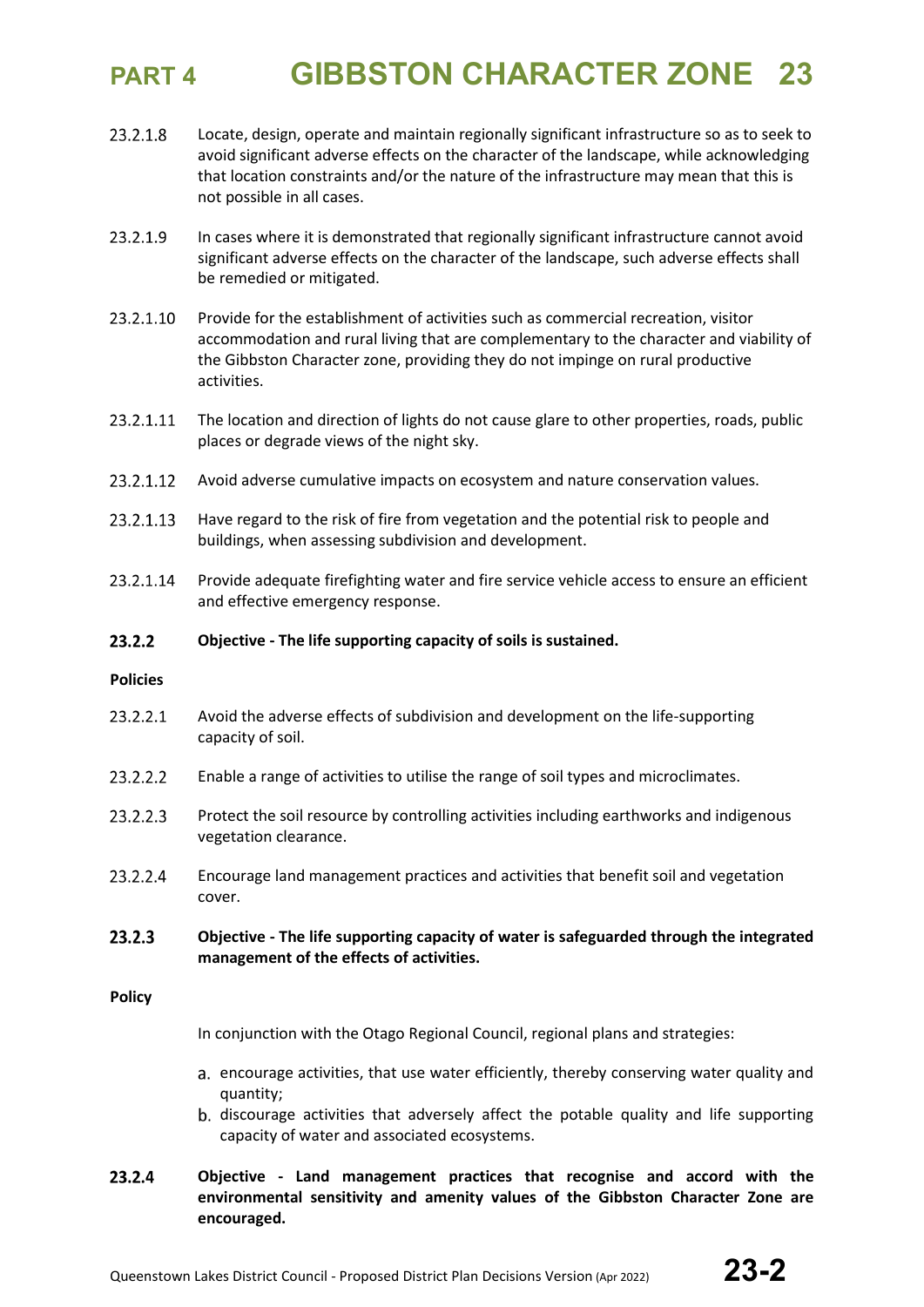## **Policies**

- 23.2.4.1 Encourage appropriate management of vegetation cover and development including earthworks to prevent siltation and sedimentation effects on water resources.
- 23.2.4.2 Noise levels should not be inconsistent with rural productive activities and the character and rural amenity of the Gibbston area.
- 23.2.4.3 Control access and egress to ensure safe and efficient movement of traffic on roads and for users of trails, walkways and cycleways.
- 23.2.4.4 Manage forestry and farm-forestry activities to avoid adverse effects on landscape, amenity and viticulture production.

## **23.3 Other Provisions and Rules**

### 23.3.1 **District Wide**

Attention is drawn to the following District Wide chapters.

| 1 Introduction          | 2 Definitions                                             | 3 Strategic Direction               |
|-------------------------|-----------------------------------------------------------|-------------------------------------|
| 4 Urban Development     | 5 Tangata Whenua                                          | 6 Landscapes and Rural<br>Character |
| 25 Earthworks           | 26 Historic Heritage                                      | 27 Subdivision                      |
| 28 Natural hazards      | 29 Transport                                              | 30 Energy and Utilities             |
| 31 Signs                | 32 Protected Trees                                        | 33 Indigenous Vegetation            |
| 34 Wilding Exotic Trees | 35 Temporary activities and<br><b>Relocated buildings</b> | 36 Noise                            |
| 37 Designations         | District Plan<br>web<br>mapping<br>application            |                                     |

### $23.3.2$ **Interpreting and Applying the Rules**

- 23.3.2.1 A permitted activity must comply with all the rules listed in the activity and Standards tables, and any relevant district wide rules.
- 23.3.2.2 Compliance with any of the following standards, in particular the permitted standards, does not absolve any commitment to the conditions of any relevant land use consent, consent notice or covenant registered on the site's computer freehold register.
- 23.3.2.3 Where an activity does not comply with a standard listed in the standards tables, the activity status identified by the 'Non-Compliance Status' column shall apply. Where an activity breaches more than one Standard, the most restrictive status shall apply to the activity.
- 23.3.2.4 The Council reserves the right to ensure development and building activities are undertaken in accordance with the conditions of resource and subdivision consent through monitoring.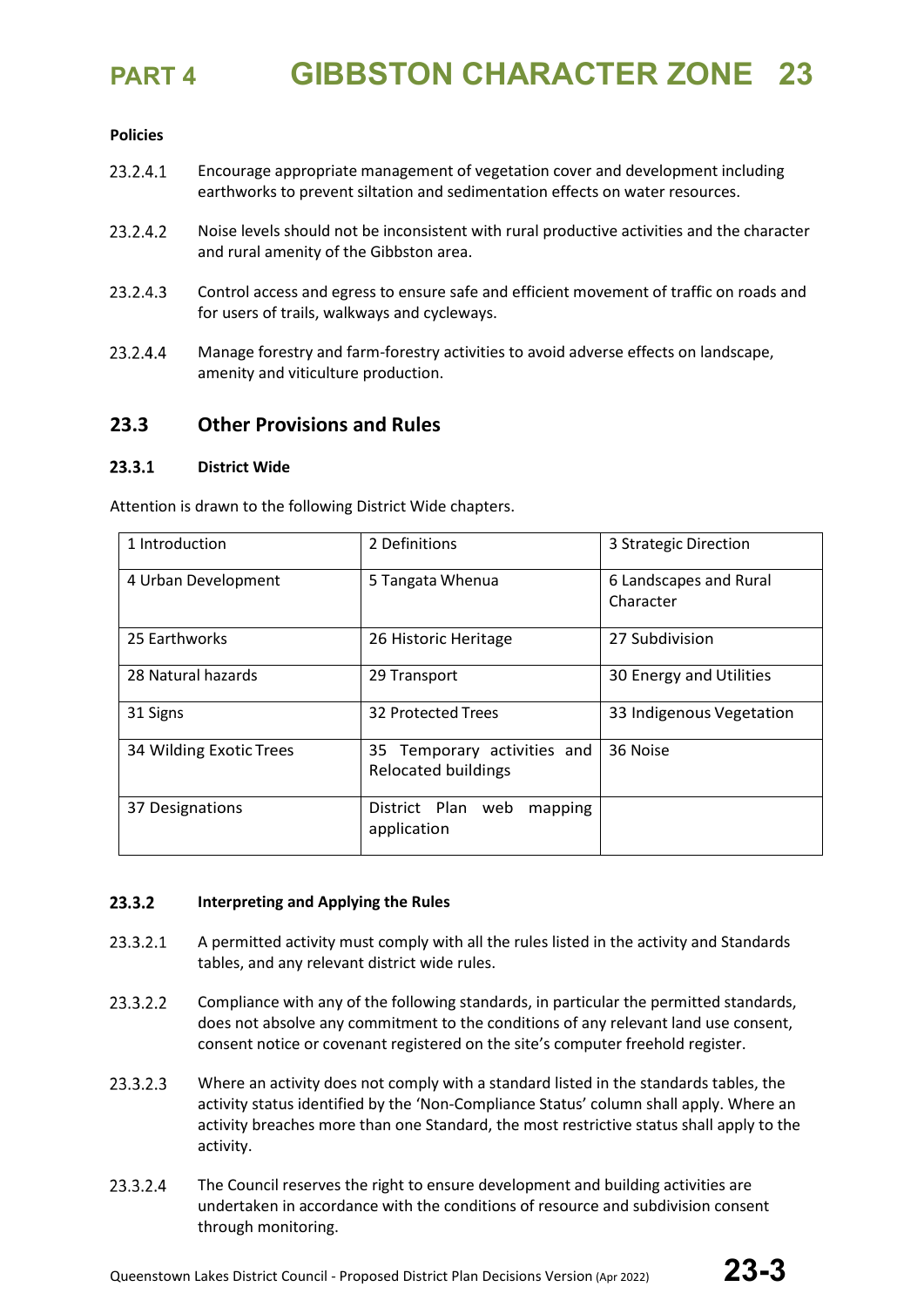- 23.3.2.5 Applications for building consent for permitted activities shall include information to demonstrate compliance with the following standards, and any conditions of the applicable resource consent subdivision conditions.
- 23.3.2.6 For controlled and restricted discretionary activities, the Council shall restrict the exercise of its discretion to the matters listed in the rule.
- 23.3.2.7 Building platforms identified on a site's computer freehold register shall have been registered as part of a resource consent approval by the Council.
- 23.3.2.8 Internal alterations to buildings including the replacement of joinery are permitted.
- 23.3.2.9 The status of any Plantation Forestry will be determined by the Resource Management (National Environmental Standards for Plantation Forestry) Regulations 2017.
- 23.3.2.10 These abbreviations are used in the following tables. Any activity which is not permitted (P) or prohibited (PR) requires resource consent.

| D | Permitted     | ╰   | Controlled    | <b>RD</b> | Restricted<br>Discretionary |
|---|---------------|-----|---------------|-----------|-----------------------------|
|   | Discretionary | NC. | Non-Complying | <b>PR</b> | Prohibited                  |

## **23.4 Rules - Activities**

All activities, including any listed permitted activities shall be subject to the rules and standards contained in Tables 1 to 3.

Table 1 – Activities

Table 2 – Buildings

Table 3 – Commercial activities

| Rule   | <b>Table 1 - Activities</b>                                                                                                                                                                                                              | <b>Activity</b> |
|--------|------------------------------------------------------------------------------------------------------------------------------------------------------------------------------------------------------------------------------------------|-----------------|
|        | <b>Farming Activities</b>                                                                                                                                                                                                                |                 |
| 23.4.1 | Farming activity (includes viticulture).                                                                                                                                                                                                 | P               |
| 23.4.2 | Domestic Livestock.                                                                                                                                                                                                                      | P               |
| 23.4.3 | Factory Farming.                                                                                                                                                                                                                         | <b>NC</b>       |
|        | <b>Residential Activity, Subdivision and Development</b>                                                                                                                                                                                 |                 |
| 23.4.4 | The construction and exterior alteration of residential buildings located within a<br>building platform approved by resource consent, or registered on the applicable<br>computer freehold register, subject to compliance with Table 2. | P               |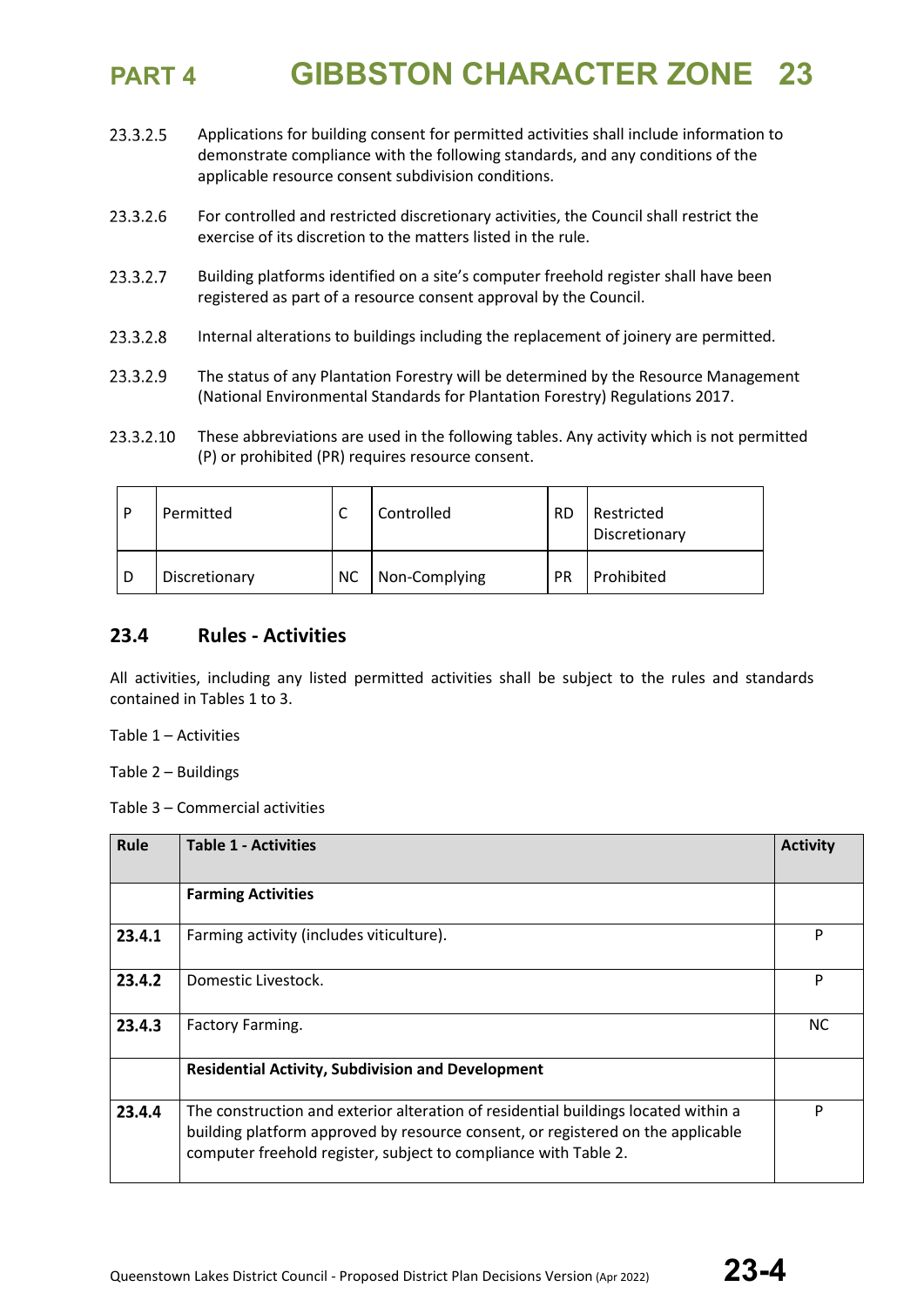| Rule    | <b>Table 1 - Activities</b>                                                                                                                                                                                                                                                                                                                                                                                                                             |              |  |  |  |  |
|---------|---------------------------------------------------------------------------------------------------------------------------------------------------------------------------------------------------------------------------------------------------------------------------------------------------------------------------------------------------------------------------------------------------------------------------------------------------------|--------------|--|--|--|--|
| 23.4.5  | The exterior alteration of any lawfully established building located outside of a<br>building platform, subject to compliance with the standards in Table 2.                                                                                                                                                                                                                                                                                            |              |  |  |  |  |
| 23.4.6  | One residential unit within any building platform approved by resource consent.                                                                                                                                                                                                                                                                                                                                                                         |              |  |  |  |  |
| 23.4.7  | Residential Flat (activity only, the specific rules for the construction of any buildings<br>apply).                                                                                                                                                                                                                                                                                                                                                    | P            |  |  |  |  |
| 23.4.8  | The use of land or buildings for Residential activity except as provided for by any<br>other rule.                                                                                                                                                                                                                                                                                                                                                      | D            |  |  |  |  |
| 23.4.9  | The identification of a building platform not less than 70m <sup>2</sup> and not greater than<br>1000m <sup>2</sup> .                                                                                                                                                                                                                                                                                                                                   | D            |  |  |  |  |
| 23.4.10 | The construction of any building including the physical activity associated with<br>buildings including roading, access, lighting, landscaping and earthworks, not<br>provided for by any other rule.                                                                                                                                                                                                                                                   | D            |  |  |  |  |
|         | <b>Commercial Activities</b>                                                                                                                                                                                                                                                                                                                                                                                                                            |              |  |  |  |  |
| 23.4.11 | Home Occupation that complies with the standards in Table 3.                                                                                                                                                                                                                                                                                                                                                                                            |              |  |  |  |  |
| 23.4.12 | Industrial activities limited to wineries and underground cellars, not exceeding<br>$300m^2$ .                                                                                                                                                                                                                                                                                                                                                          |              |  |  |  |  |
| 23.4.13 | Commercial recreation activities that comply with the standards in Table 3.                                                                                                                                                                                                                                                                                                                                                                             |              |  |  |  |  |
| 23.4.14 | Retail sales of farm and garden produce, handicrafts and wine that is grown, reared<br>or produced on the site and that comply with the standards in Table 3.<br>Control is reserved to:<br>the location of the activity and buildings;<br>a.<br>b.<br>access, vehicle crossing location, car parking;<br>screening and location of storage areas for waste materials, outdoor display<br>c.<br>areas and parking;<br>signage;<br>d.<br>lighting.<br>e. | $\mathsf{C}$ |  |  |  |  |
|         |                                                                                                                                                                                                                                                                                                                                                                                                                                                         |              |  |  |  |  |
| 23.4.15 | <b>Winery and Farm Buildings</b><br>The construction, addition or alteration of a farm building or winery with control<br>reserved to:<br>location, scale, height and external appearance, as it effects the Gibbston<br>a.                                                                                                                                                                                                                             | C            |  |  |  |  |
|         | Valley's landscape and amenity values;<br>landscaping;<br>b.<br>parking and access, in respect of earthworks and the impact on the safety<br>c.<br>and efficiency of State highway 6;<br>the location, scale and functional need of car parking;<br>d.                                                                                                                                                                                                  |              |  |  |  |  |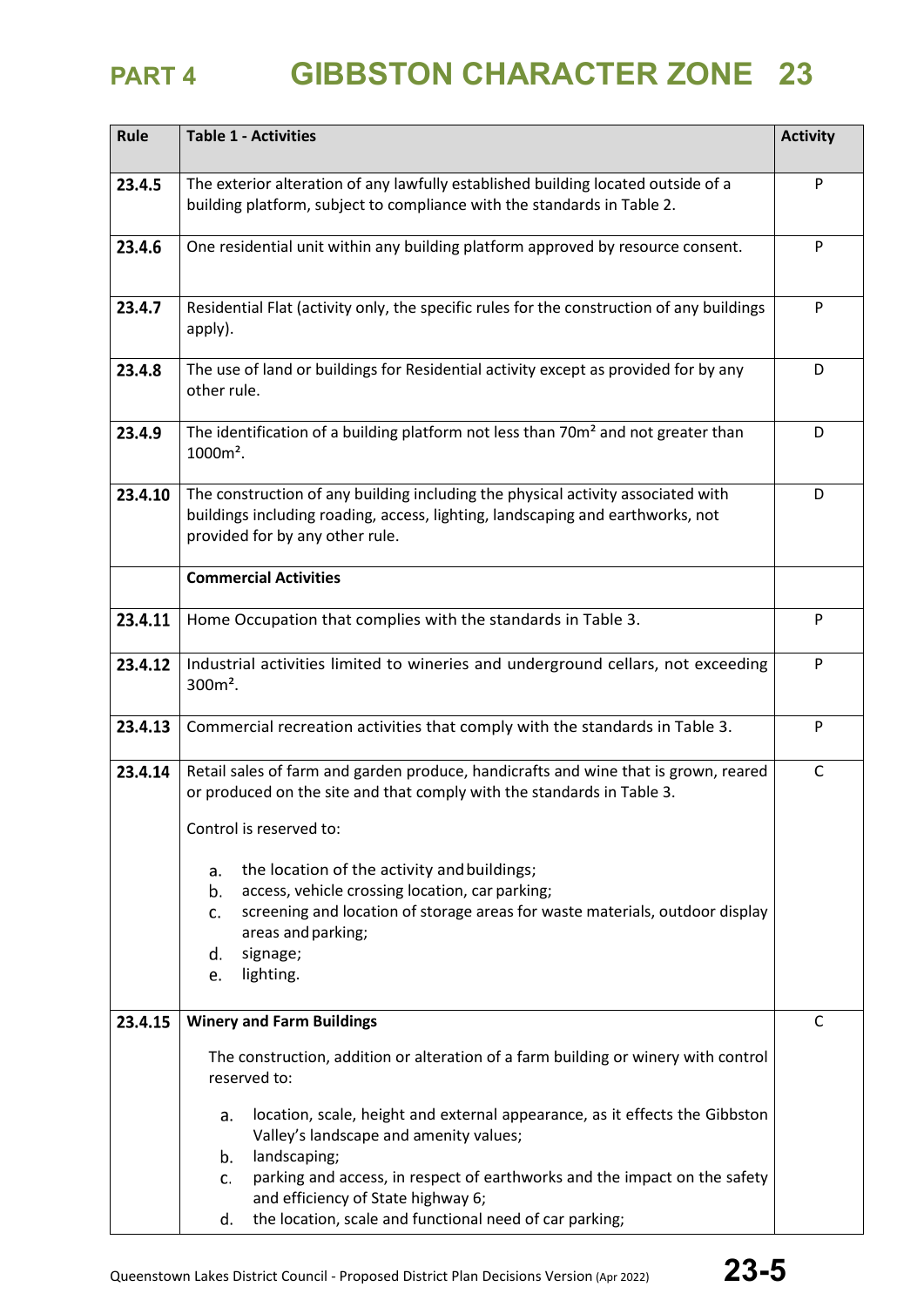| Rule    | <b>Table 1 - Activities</b><br><b>Activity</b>                                                                      |    |  |  |
|---------|---------------------------------------------------------------------------------------------------------------------|----|--|--|
|         |                                                                                                                     |    |  |  |
|         | associated earthworks;<br>e.                                                                                        |    |  |  |
|         | f.<br>provision of water supply, sewage treatment and disposal;                                                     |    |  |  |
|         | lighting, including car parking areas;<br>g.                                                                        |    |  |  |
|         | screening and location of storage areas for waste materials, outdoor<br>h.                                          |    |  |  |
|         | display and signage areas and parking.                                                                              |    |  |  |
| 23.4.16 | Visitor accommodation.                                                                                              | D  |  |  |
|         | <b>Other Activities</b>                                                                                             |    |  |  |
| 23.4.17 | Non-commercial recreation and recreational activity.                                                                | P  |  |  |
| 23.4.18 | Informal airports for emergency landings, rescues, fire-fighting and activities<br>ancillary to farming activities. |    |  |  |
| 23.4.19 | Informal airports, expect as provided for in 23.4.18.                                                               |    |  |  |
| 23.4.20 | Any other activity not listed in Table 1, except for Plantation Forestry where the                                  | NC |  |  |
|         | Resource Management (Resource Management (National Environmental Standard                                           |    |  |  |
|         | for Plantation Forestry) Regulation 2017) Regulation 2017 prevails.                                                 |    |  |  |
| 23.4.21 | Residential Visitor Accommodation and Homestays.                                                                    | P  |  |  |

## **23.5 Rules - Standards**

|        | <b>Table 2: Standards for buildings</b>                                                                                                                                                      |                                                                                                                   |                 | Non-compliance                                               |
|--------|----------------------------------------------------------------------------------------------------------------------------------------------------------------------------------------------|-------------------------------------------------------------------------------------------------------------------|-----------------|--------------------------------------------------------------|
| 23.5.1 | <b>Buildings, Materials and Colours</b>                                                                                                                                                      |                                                                                                                   | <b>RD</b>       |                                                              |
|        |                                                                                                                                                                                              | Any building, including any structure larger than<br>5m2, that is new, relocated, altered, reclad or              |                 | Discretion is restricted to:                                 |
|        |                                                                                                                                                                                              | repainted, including containers intended to, or that                                                              | a.              | external appearance;                                         |
|        | remain on site for more than six months, and the<br>alteration to any lawfully established building are<br>subject to the following:<br>All exterior surfaces shall be coloured in the range |                                                                                                                   | b.              | visibility from public places<br>and surrounding properties; |
|        |                                                                                                                                                                                              |                                                                                                                   | c.              | lighting;                                                    |
|        | including;                                                                                                                                                                                   | of browns, greens or greys (except soffits),                                                                      | d.              | landscape character;                                         |
|        | 23.5.1.1<br>Pre-painted steel, and all roofs must<br>have a light reflectance value not<br>greater than 20%.                                                                                 | e.                                                                                                                | visual amenity. |                                                              |
|        | 23.5.1.2                                                                                                                                                                                     | all other surface** finishes except for<br>schist must have a light reflectance<br>value of not greater than 30%. |                 |                                                              |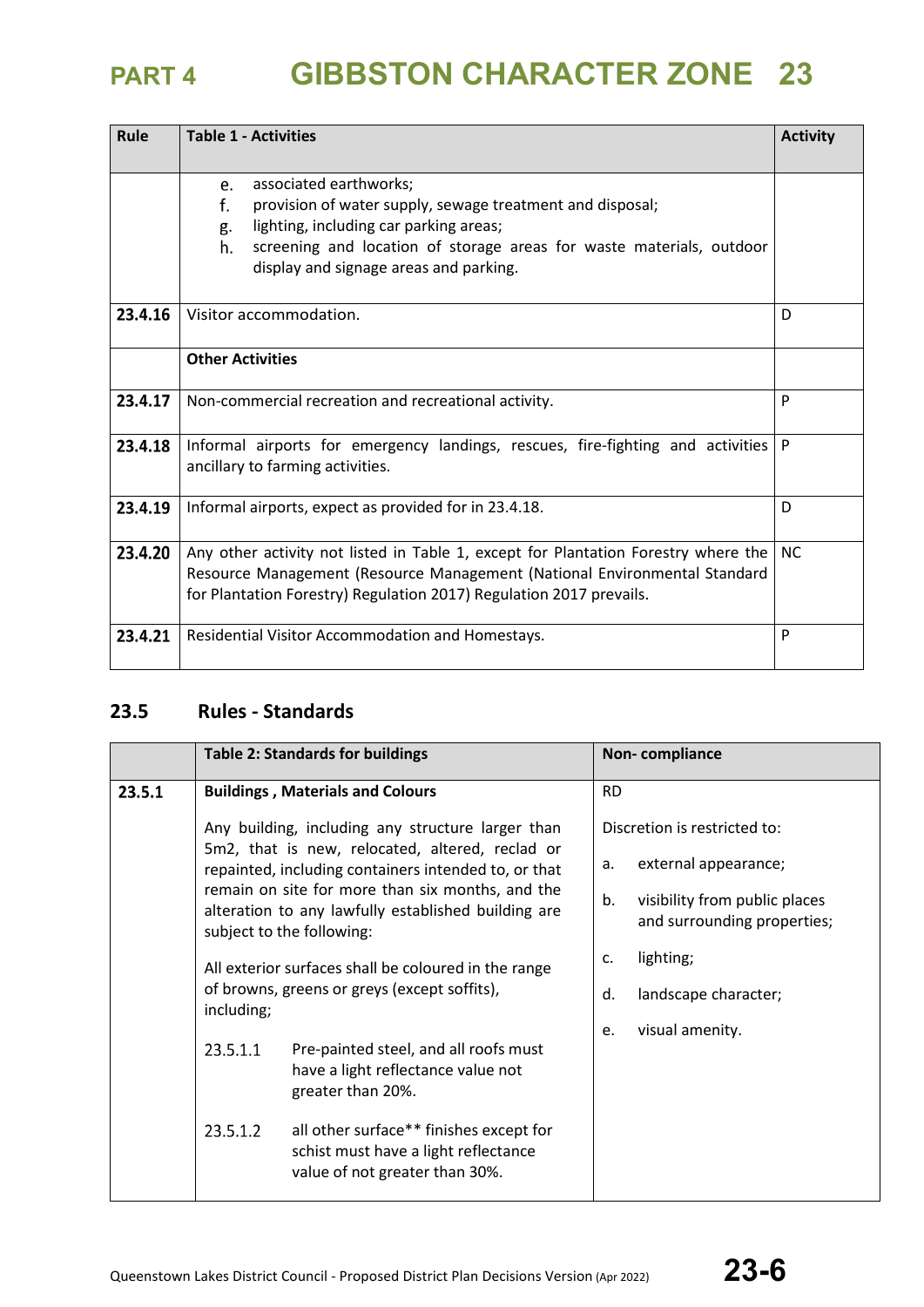

|        | 23.5.1.3<br>23.5.1.3 In the case of alterations to<br>an existing building where there is not<br>an approved building platform on the<br>site, it does not increase the building<br>coverage by more than 30% in a ten<br>year period.         |                                                                                                                                                                                                                |
|--------|------------------------------------------------------------------------------------------------------------------------------------------------------------------------------------------------------------------------------------------------|----------------------------------------------------------------------------------------------------------------------------------------------------------------------------------------------------------------|
|        | Control is reserved to all of the following:                                                                                                                                                                                                   |                                                                                                                                                                                                                |
|        | Except these standards do not apply to the blades<br>of frost fighting devices.                                                                                                                                                                |                                                                                                                                                                                                                |
|        | * Excludes soffits, windows and skylights (but not<br>glass balustrades).                                                                                                                                                                      |                                                                                                                                                                                                                |
|        | ** Includes cladding and built landscaping that<br>cannot be measured by way of light reflectance<br>value but is deemed by the Council to be suitably<br>recessive and have the same effect as achieving<br>a light reflectance value of 30%. |                                                                                                                                                                                                                |
| 23.5.2 | <b>Building size</b>                                                                                                                                                                                                                           | <b>RD</b>                                                                                                                                                                                                      |
|        | The ground floor area of any building must not<br>exceed 500m <sup>2</sup> .                                                                                                                                                                   | Discretion is restricted to:<br>a. external appearance;<br>b. visibility from public places;<br>c. landscape character;<br>d. visual amenity;<br>e. privacy, outlook and amenity<br>from adjoining properties. |
| 23.5.3 | <b>Building Height</b>                                                                                                                                                                                                                         | <b>NC</b>                                                                                                                                                                                                      |
|        | The maximum height of any residential building,<br>residential accessory building or commercial<br>building other than for a farming or winery building<br>shall be 8m.                                                                        |                                                                                                                                                                                                                |
| 23.5.4 | <b>Building Height</b>                                                                                                                                                                                                                         | <b>NC</b>                                                                                                                                                                                                      |
|        | The maximum height of any farming or winery<br>building shall be 10m, other than frost fighting<br>towers which must not exceed 12m in height.                                                                                                 |                                                                                                                                                                                                                |
| 23.5.5 | <b>Setback from Internal Boundaries (any building)</b>                                                                                                                                                                                         | <b>RD</b>                                                                                                                                                                                                      |
|        | The minimum setback of buildings from internal<br>boundaries shall be 6m.                                                                                                                                                                      | Discretion is restricted to:<br>a. rural amenity;<br>b. landscape character;<br>c. privacy, outlook and amenity<br>from adjoining properties.                                                                  |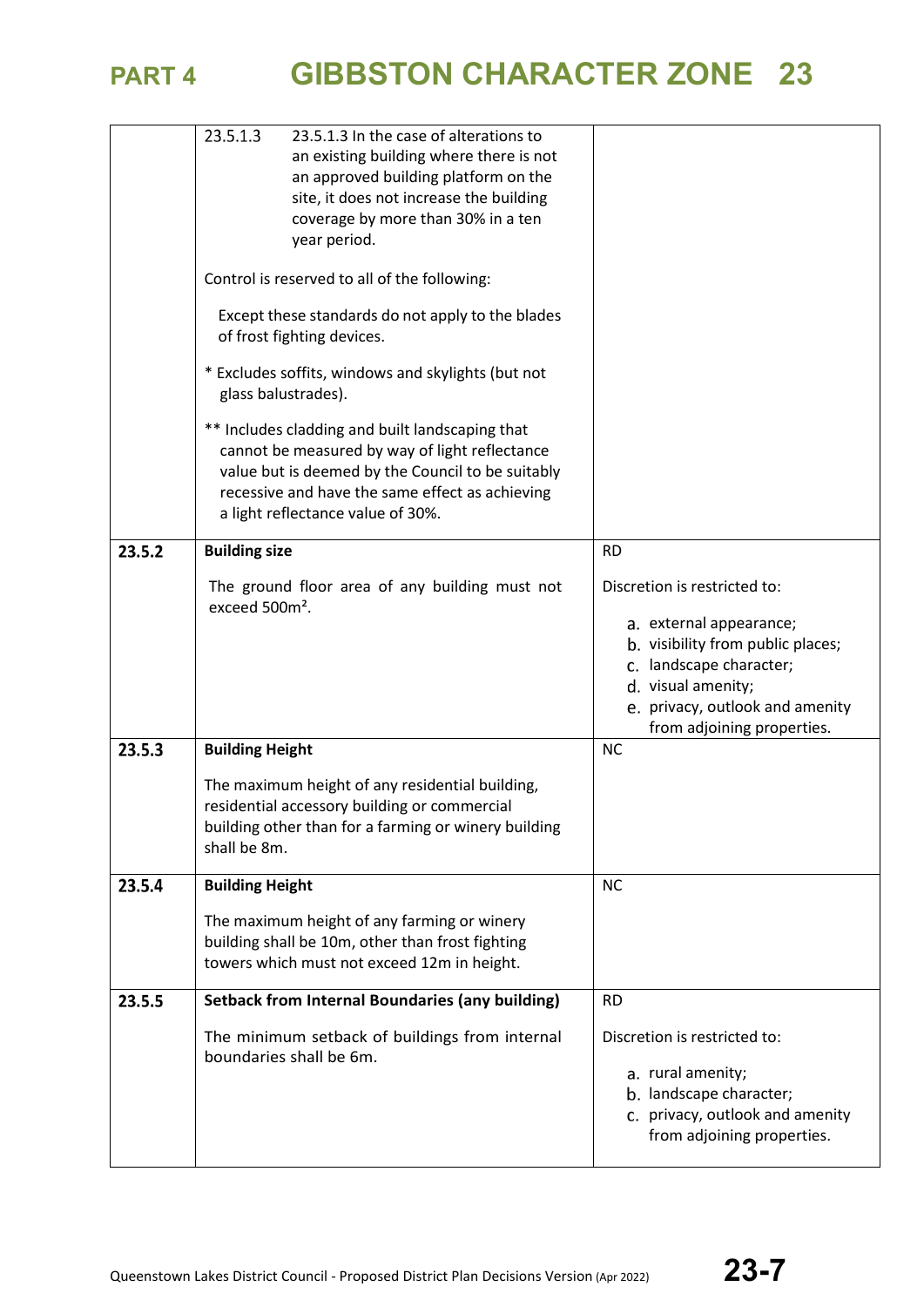| 23.5.6 | <b>Setback from Roads (any building)</b>                                                                                                                                                                                                                                                                                                                                                                                                                                                                                                                                                                                                                                                                                                                                                                                                                                                                                                           | <b>NC</b>                                                                                                                                                                                                                                                                                                                                                            |
|--------|----------------------------------------------------------------------------------------------------------------------------------------------------------------------------------------------------------------------------------------------------------------------------------------------------------------------------------------------------------------------------------------------------------------------------------------------------------------------------------------------------------------------------------------------------------------------------------------------------------------------------------------------------------------------------------------------------------------------------------------------------------------------------------------------------------------------------------------------------------------------------------------------------------------------------------------------------|----------------------------------------------------------------------------------------------------------------------------------------------------------------------------------------------------------------------------------------------------------------------------------------------------------------------------------------------------------------------|
|        | The minimum setback of buildings from road<br>boundaries shall be 20m, except the minimum<br>setback of any building for sections of State highway<br>6 where the speed limit is 70 km/hr or greater shall<br>be 40m.                                                                                                                                                                                                                                                                                                                                                                                                                                                                                                                                                                                                                                                                                                                              |                                                                                                                                                                                                                                                                                                                                                                      |
| 23.5.7 | <b>Setback of buildings from Water bodies</b>                                                                                                                                                                                                                                                                                                                                                                                                                                                                                                                                                                                                                                                                                                                                                                                                                                                                                                      | <b>RD</b>                                                                                                                                                                                                                                                                                                                                                            |
|        | The minimum setback of any building from the bed<br>of a water body shall be 20m.                                                                                                                                                                                                                                                                                                                                                                                                                                                                                                                                                                                                                                                                                                                                                                                                                                                                  | Discretion is restricted to:<br>any indigenous biodiversity<br>а.<br>values;<br>visual amenity values;<br>b.<br>landscape character;<br>c.<br>open space;<br>d.<br>whether the waterbody is<br>e.<br>subject to flooding or natural<br>hazards and any mitigation to<br>manage the location of the<br>building.                                                      |
| 23.5.8 | All fixed exterior lighting must be directed away<br>from adjacent sites and roads.                                                                                                                                                                                                                                                                                                                                                                                                                                                                                                                                                                                                                                                                                                                                                                                                                                                                | <b>NC</b>                                                                                                                                                                                                                                                                                                                                                            |
| 23.5.9 | Firefighting water and access                                                                                                                                                                                                                                                                                                                                                                                                                                                                                                                                                                                                                                                                                                                                                                                                                                                                                                                      | <b>RD</b>                                                                                                                                                                                                                                                                                                                                                            |
|        | New buildings for residential activities and visitor<br>accommodation, where there is no reticulated<br>water supply, or any reticulated water supply is not<br>sufficient for firefighting, must have one of the<br>following:<br>either a sprinkler system installed and plumbed with<br>a maintained static water storage supply of at least<br>7,000 litres available to the system, or<br>water supply and access for firefighting that meets<br>the following requirements:<br>23.5.9.1<br>Water storage of at least 45,000 litres<br>shall be maintained (excluding potable<br>water storage for domestic use) with<br>an outlet connection point that can<br>provide 1500L/min (25 L/s) and any<br>necessary couplings.<br>23.5.9.2<br>The<br>connection<br>point<br>for<br>the<br>firefighting water supply must be<br>located more than 6m and less than<br>90m from the building for residential<br>activities or visitor accommodation | Discretion is restricted to:<br>the extent to which SNZ PAS<br>a.<br>4509:<br>2008<br>can<br>be<br>met<br>including the adequacy of the<br>water supply;<br>accessibility<br>the<br>οf<br>the<br>b.<br>firefighting water connection<br>point for fire service vehicles;<br>whether and the extent to<br>c.<br>which the building is assessed<br>as a low fire risk. |
|        | and be accessible by emergency<br>service vehicles during fire events.                                                                                                                                                                                                                                                                                                                                                                                                                                                                                                                                                                                                                                                                                                                                                                                                                                                                             |                                                                                                                                                                                                                                                                                                                                                                      |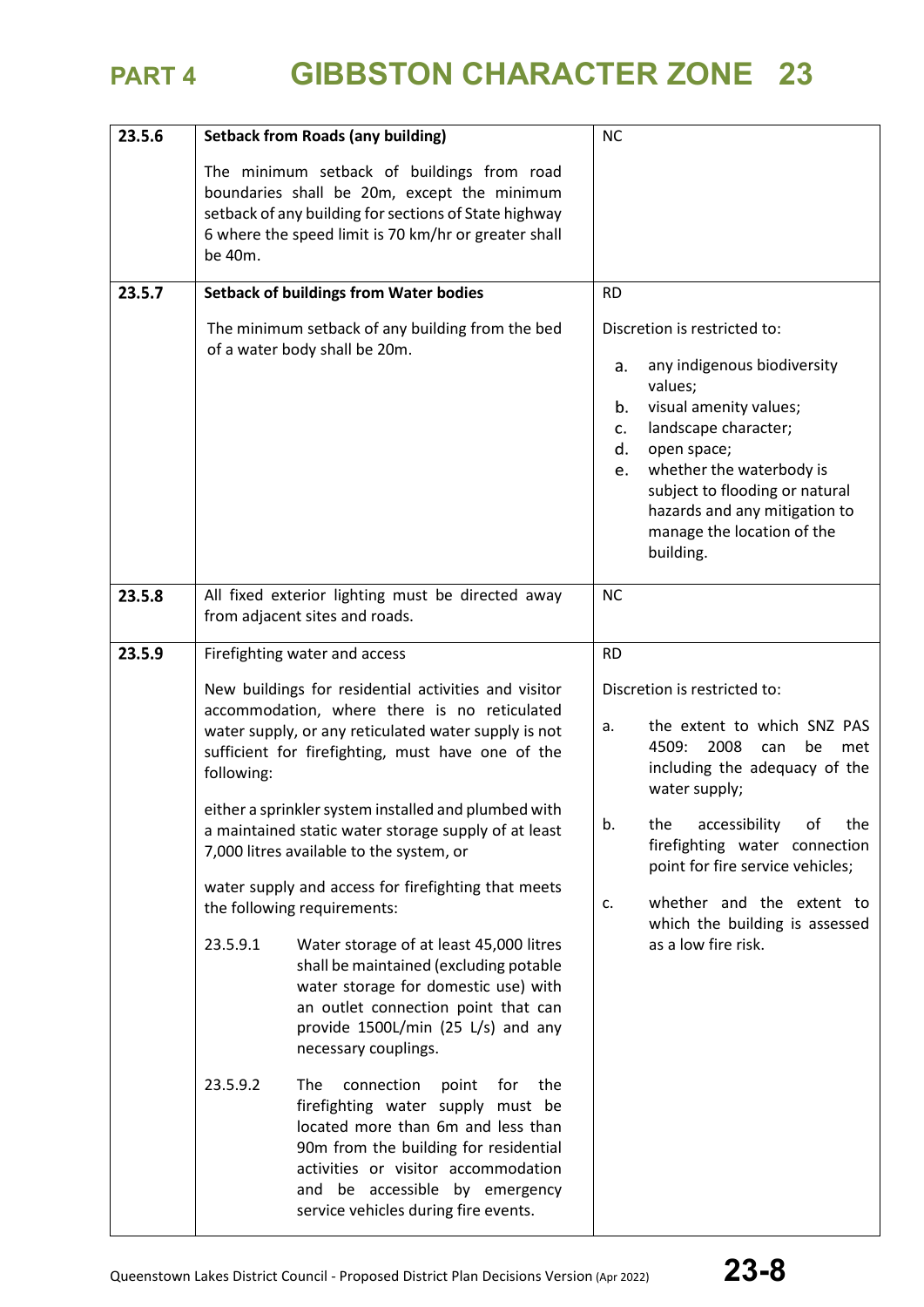| 23.5.9.3 | A hardstand area with a minimum<br>width of 4.5m and length of 11m<br>located within 6m of the firefighting<br>water supply connection point and<br>capable of supporting a 20 tonne fire<br>service vehicle. |  |
|----------|---------------------------------------------------------------------------------------------------------------------------------------------------------------------------------------------------------------|--|
| 23.5.9.4 | Access from the property<br>road<br>boundary to the handstand area<br>capable of accommodating a 20 tonne<br>fire service vehicle.                                                                            |  |

|         |                                                                                                                                                                                                               | <b>Table 3: Standards for Commercial Activities</b>                                                                                                                                                                                                                                                                | <b>Non - Compliance</b>                                                                                                                                                                                                                                                                                                                                                                                                                                                                                                                                 |
|---------|---------------------------------------------------------------------------------------------------------------------------------------------------------------------------------------------------------------|--------------------------------------------------------------------------------------------------------------------------------------------------------------------------------------------------------------------------------------------------------------------------------------------------------------------|---------------------------------------------------------------------------------------------------------------------------------------------------------------------------------------------------------------------------------------------------------------------------------------------------------------------------------------------------------------------------------------------------------------------------------------------------------------------------------------------------------------------------------------------------------|
| 23.5.10 | in any one group.                                                                                                                                                                                             | <b>Commercial Recreation Activities</b><br>Commercial recreation activity undertaken<br>outdoors and involving not more than 10 persons                                                                                                                                                                            | D                                                                                                                                                                                                                                                                                                                                                                                                                                                                                                                                                       |
| 23.5.11 | <b>Retail Sales</b><br>Buildings in excess of 25m <sup>2</sup> gross floor area to be<br>used for retail sales identified in Table 1 must be<br>setback from road boundaries by a minimum<br>distance of 30m. |                                                                                                                                                                                                                                                                                                                    | <b>RD</b><br>Discretion is restricted to:<br>a. landscape character and visual<br>amenity;<br>b. access;<br>c. on-site parking.                                                                                                                                                                                                                                                                                                                                                                                                                         |
| 23.5.12 | <b>Home Occupation</b><br>23.5.12.1<br>23.5.12.2<br>23.5.12.3                                                                                                                                                 | The maximum net floor area of home<br>occupation activities must not exceed<br>$100m^2$ .<br>Goods, materials or equipment must not<br>be stored outside a building.<br>All manufacturing, altering, repairing,<br>dismantling or processing of any goods or<br>articles must be carried out within a<br>building. | <b>RD</b><br>Discretion is restricted to:<br>a. the nature, scale and intensity of<br>the activity in the context of the<br>surrounding rural area;<br>b. visual amenity from neighbouring<br>properties and public places;<br>c. noise, odour and dust;<br>d. the extent to which the activity<br>requires a rural location because<br>of its affiliation to rural resources;<br>e. screening and location of storage<br>areas for waste materials, lighting,<br>outdoor display areas and parking;<br>f. access safety and transportation<br>effects. |
| 23.5.13 | 23.5.13.1                                                                                                                                                                                                     | <b>Residential Visitor Accommodation</b><br>Must not exceed a cumulative total of 90<br>nights occupation by paying guests on a<br>site per 12 month period.                                                                                                                                                       | D                                                                                                                                                                                                                                                                                                                                                                                                                                                                                                                                                       |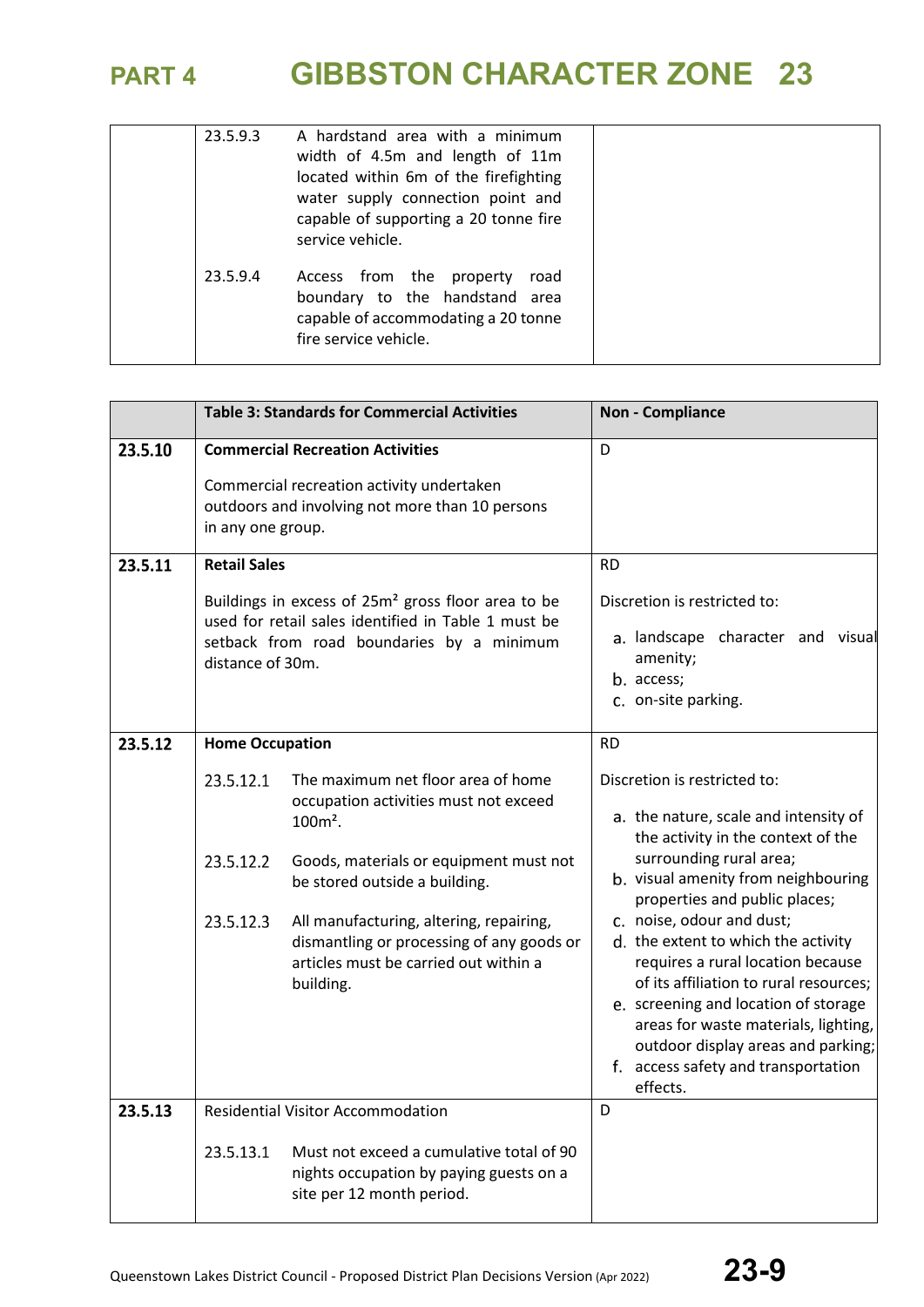|         |           | <b>Table 3: Standards for Commercial Activities</b>                                                                                                                                                                                                                                                     | <b>Non - Compliance</b> |
|---------|-----------|---------------------------------------------------------------------------------------------------------------------------------------------------------------------------------------------------------------------------------------------------------------------------------------------------------|-------------------------|
|         | 23.5.13.2 | The Council must be notified in writing<br>prior to the commencement of a<br><b>Residential Visitor Accommodation</b><br>activity.                                                                                                                                                                      |                         |
|         | 23.5.13.3 | Up to date records of the Residential<br>Visitor Accommodation activity must be<br>kept, including a record of the date and<br>duration of guest stays and the number of<br>guests staying per night, and in a form that<br>can be made available for inspection by<br>the Council at 24 hours' notice. |                         |
|         | 23.5.13.4 | Smoke alarms must be provided in<br>accordance with clause 5 of the Residential<br>Tenancies (Smoke Alarms and Insulation)<br>Regulations 2016.                                                                                                                                                         |                         |
|         |           | Note: The Council may request that records are made<br>available to the Council for inspection at 24 hours'<br>notice, in order to monitor compliance with rules<br>23.5.12.1 to 23.5.12.4.                                                                                                             |                         |
| 23.5.14 | Homestay  |                                                                                                                                                                                                                                                                                                         | D                       |
|         | 23.5.14.1 | Must not exceed 5 paying guests on a site<br>per night.                                                                                                                                                                                                                                                 |                         |
|         | 23.5.14.2 | The Council must be notified in writing<br>prior to the commencement of a<br>Homestay activity.                                                                                                                                                                                                         |                         |
|         | 23.5.14.3 | Up to date records of the Homestay<br>activity must be kept, including a record of<br>the number of guests staying per night,<br>and in a form that can be made available<br>for inspection by the Council at 24 hours'<br>notice.                                                                      |                         |
|         |           | Note: The Council may request that records are made<br>available to the Council for inspection at 24 hours'<br>notice, in order to monitor compliance with rules<br>23.5.13.1 to 23.5.13.3.                                                                                                             |                         |

## **23.6 Rules - Non-Notification of Applications**

Any application for resource consent for the following matters shall not require the written approval of other persons and shall not be notified or limited notified:

23.6.1 Controlled activity retail sales of farm and garden produce and handicrafts grown or produced on site (Rule 23.4.14), except where the access is directly onto a State highway.

Queenstown Lakes District Council - Proposed District Plan Decisions Version (Apr 2022) **23-10**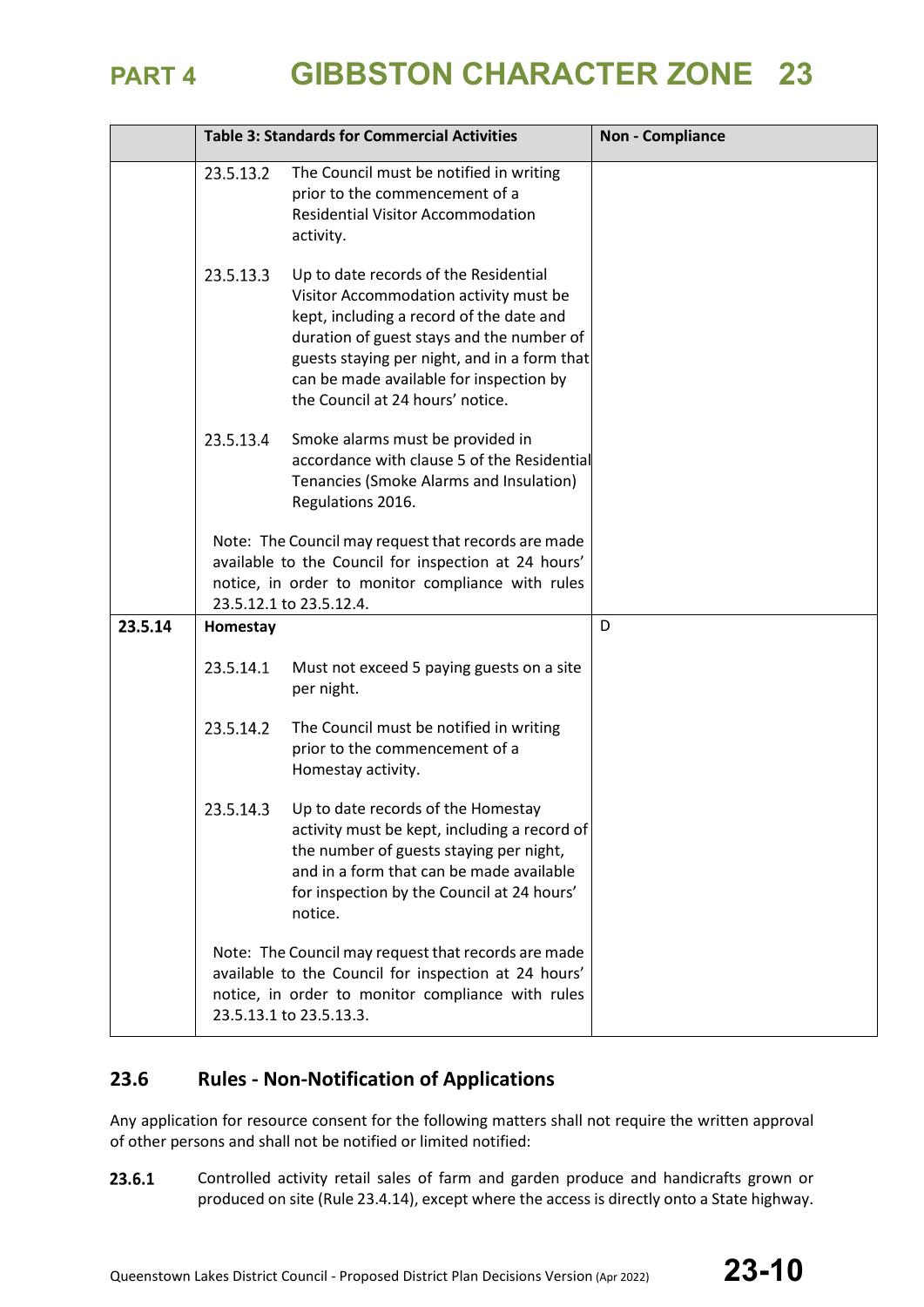23.6.2 Controlled activity winery and farm buildings (Rule 23.4.15) except where the access is directly onto a State highway.

## **23.7 Rules - Assessment Matters (Landscape)**

The following assessment matters apply to any discretionary or activity within the Gibbston Character zone where landscape is relevant

### 23.7.1 **Effects on landscape character:**

The following shall be taken into account:

- 23.7.1.1 Where the activity is adjacent to an Outstanding Natural Feature or Landscape, whether and the extent to which the proposed development will adversely affect the quality or character of the adjacent Outstanding Natural Landscape or Feature.
- 23.7.1.2 Whether and the extent to which the scale and nature of the proposed development will degrade the character of the surrounding landscape.
- 23.7.1.3 Whether the design and landscaping would be compatible with or would enhance the character of the landscape.

### 23.7.2 **Effects on visual amenity**

Whether the development will result in a loss of the visual amenity of the Gibbston Valley landscape, having regard to whether and the extent to which:

- The visual prominence of the proposed development from any public places, in 23.7.2.1 particular State highway 6, cycleways and bridleways.
- 23.7.2.2 The proposed development is likely to be visually prominent such that it detracts from private views.
- 23.7.2.3 Any screening or other mitigation by any proposed method such as earthworks and/or new planting will detract from the landscape character or obstruct views of the landscape from both public and private locations.
- 23.7.2.4 The proposed development is enclosed by any confining elements of topography and/or vegetation and the ability of these elements to reduce visibility from public and private locations.
- 23.7.2.5 Any roads, access boundaries and associated planting, earthworks and landscaping will reduce visual amenity, with particular regard to elements that are inconsistent with the existing natural topography and patterns.
- 23.7.2.6 Boundaries follow, wherever reasonably possible and practicable, the natural lines of the landscape or landscape units.

### $23.7.3$ **Design and density of development**

In considering the appropriateness of the design and density of proposed development, whether and to what extent: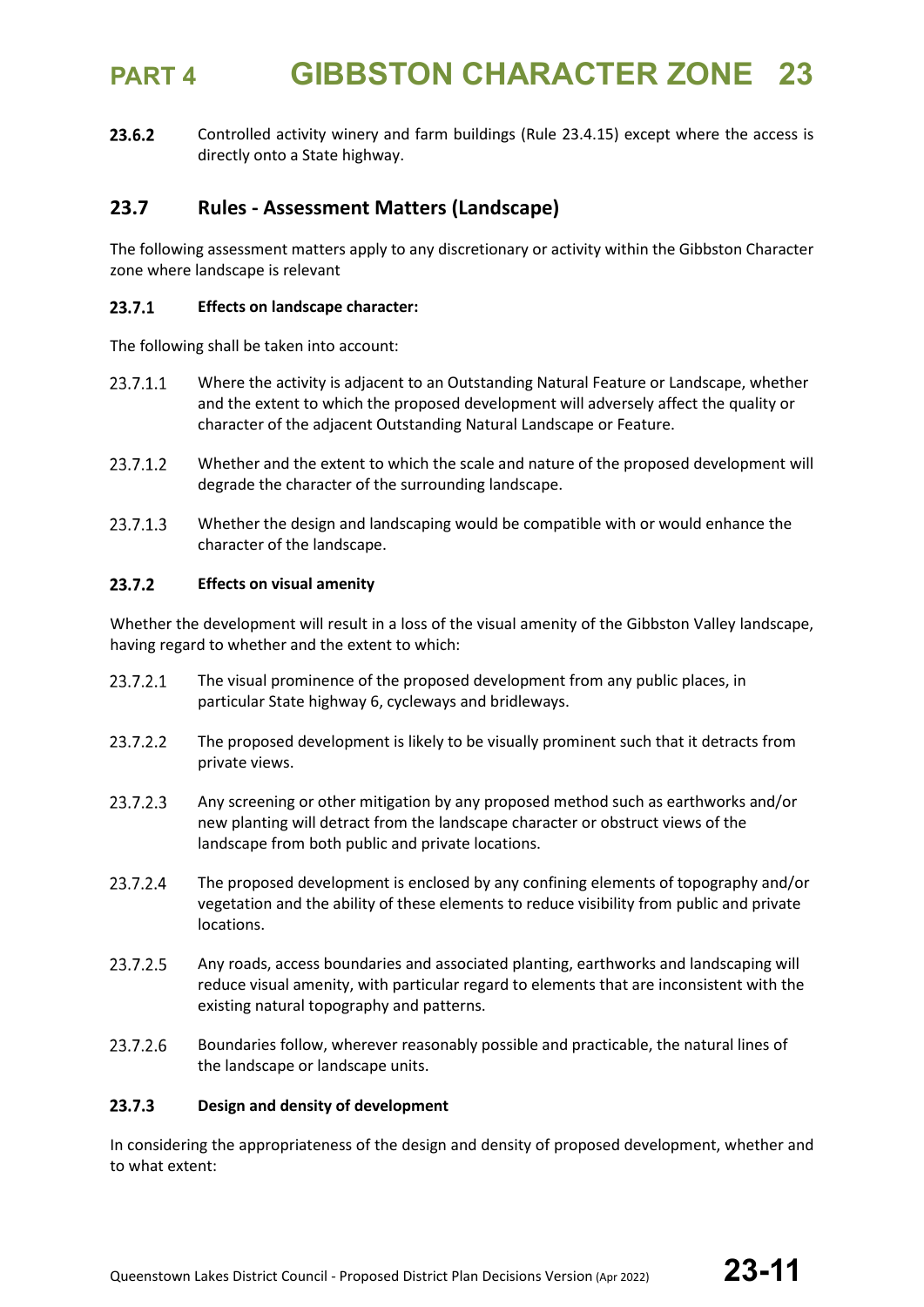- 23.7.3.1 Opportunity has been taken to aggregate built development to utilise common access ways including roads, pedestrian linkages, services and open space (i.e. open space held in one title whether jointly or otherwise).
- 23.7.3.2 There is merit in clustering the proposed building(s) or building platform(s) having regard to the overall density of the proposed development and whether this would exceed the ability of the landscape to absorb change.
- 23.7.3.3 Development is located within the parts of the site where they will be least visible from public and private locations.
- 23.7.3.4 Development is located in the parts of the site where they will have the least impact on landscape character.

### 23.7.4 **Tangata Whenua, biodiversity and geological values**

23.7.4.1 Whether and to what extent the proposed development will degrade Tangata Whenua values including Töpuni or nohoanga, indigenous biodiversity, geological or geomorphological values or features and, the positive effects any proposed or existing protection or regeneration of these values or features.

> The Council acknowledges that Tangata Whenua beliefs and values for a specific location may not be known without input from iwi.

### 23.7.5 **Cumulative effects of development on the landscape**

Taking into account whether and to what extent any existing, consented or permitted development (including unimplemented but existing resource consent or zoning) has degraded landscape quality, character, and visual amenity values, the Council shall be satisfied:

- 23.7.5.1 The proposed development will not further degrade landscape quality and character and visual amenity values, with particular regard to situations that would result in a loss of rural character and openness due to the prevalence of residential activity within the Gibbston Valley landscape.
- 23.7.5.2 Where in the case resource consent may be granted to the proposed development but it represents a threshold to which the landscape could absorb any further development. Whether any further cumulative adverse effects would be avoided by way of imposing a covenant, consent notice or other legal instrument that maintains open space.

### 23.7.6 **Other Factors and positive effects**

In considering whether there are any positive effects in relation to the proposed development, or remedying or mitigating the continuing adverse effects of past subdivision or development, the Council shall take the following matters into account:

- 23.7.6.1 Whether the proposed subdivision or development provides an opportunity to protect the landscape from further development and may include open space covenants or esplanade reserves.
- 23.7.6.2 Whether the proposed subdivision or development would enhance the character of the landscape, or protects and enhances indigenous biodiversity values, in particular the habitat of any threatened species, or land environment identified as chronically or acutely threatened on the Land Environments New Zealand (LENz) threatened environment status.